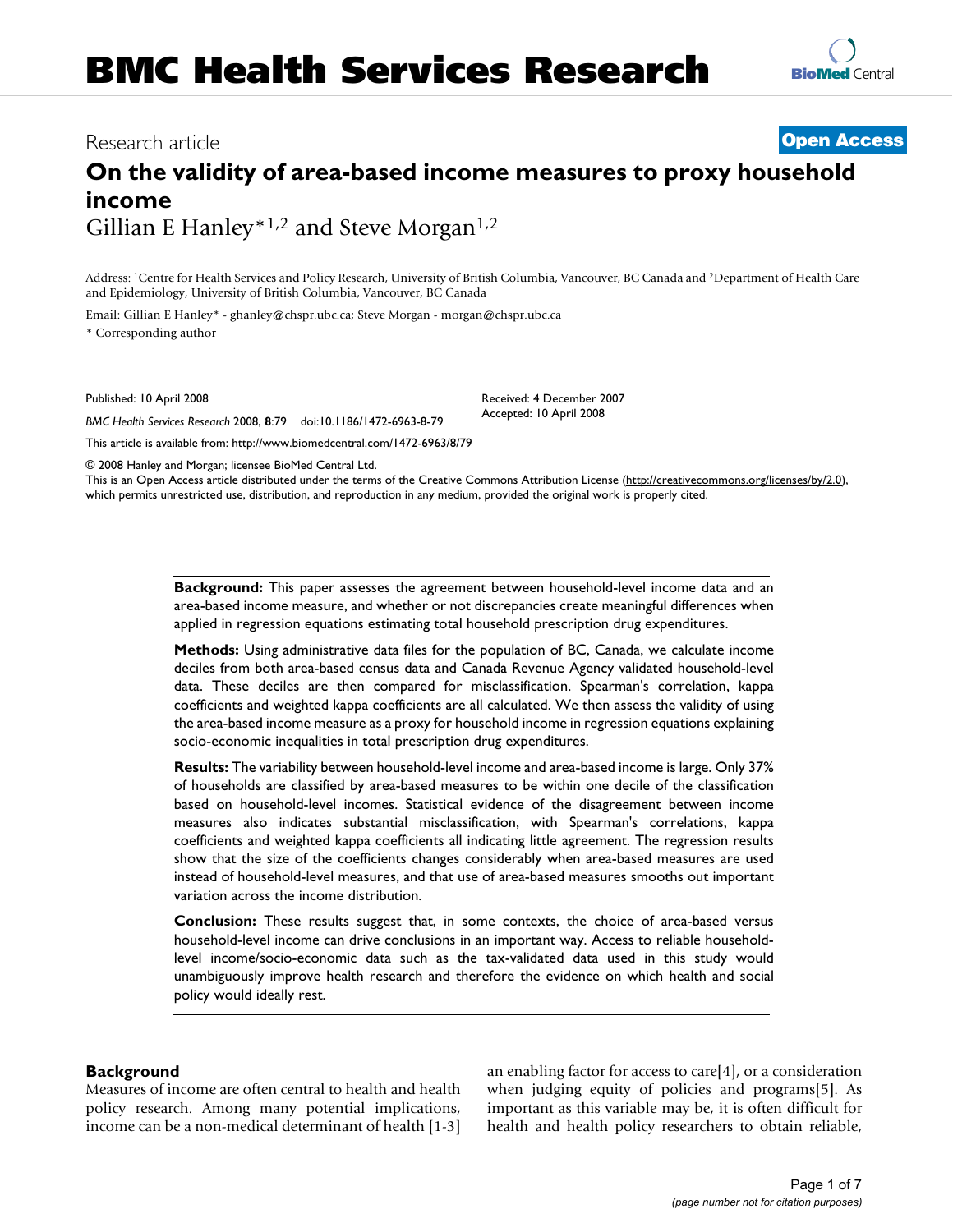individual-level income information for the populations they study. In the absence of individual-level income data, investigators often supplement health research datasets with group-based measures such as area-based average income constructed from national census data[6]. Such measures are used as proxy for individual-level income data on the assumption that household incomes will be reasonably homogeneous within small enough residential areas. If, however, there is significant heterogeneity in the areas used, then the aggregate measures can result in ecological fallacy–when an association observed between variables at an aggregate level does not represent the association that exists at an individual level[7].

Prior studies have investigated misclassification of income and other socio-economic variables by comparing individual versus area-level survey responses for small samples of the population[8,9] and by comparing surveybased measures for different sized census areas[10,11]. Using a unique dataset that contains validated household income data for approximately 78% of the population of British Columbia (BC), we investigate the level of misclassification that can occur when census-defined, area-based income is used as a proxy for an individual's actual household-level income. As the question of most interest to researchers concerns how well aggregate variables perform when they are entered in health outcomes equations, we then assess the sensitivity of the analysis of health related inequities in total prescription drug costs to whether income is measured as an area-based variable or an household-level variable.

# **Methods**

# *Data*

Our primary datasets are administrative files for the provincially administered, universal public medical and hospital health insurance program, Medical Services Plan (MSP) of BC. This program covers virtually all 4.2 million residents of BC, excluding only those residents covered by federal health insurance programs (collectively about 4% of the population). We restrict our attention to households for which one or more member resided in BC for at least 275 days per year from 2001 to 2004, inclusive.

Household income was obtained from the 2004 registration files for provincially administered, universal public pharmaceutical insurance program, BC PharmaCare. In addition to programs for social assistance recipients and other select populations, BC PharmaCare began offering income-based public drug coverage to all residents of the province in May 2003. Terms such as deductibles and coinsurance are based on household income, with more generous but still income-based coverage offered to senior citizens (residents aged 65 and older). For all households that registered to receive coverage, the BC Ministry of Health obtains net, pre-tax income information from the Canada Revenue Agency. Because of differences in coverage offered and average needs, 95% of households with one or more senior member were registered for Fair PharmaCare in 2004 whereas only 73% of non-senior households were registered.

The area-based income variables used in this study are based on linking MSP registry postal codes to average household income in the area as recorded in the 2001 Census. Statistics Canada collates average household income and composition for over 7,000 Census Dissemination Areas comprised of 400 to 700 persons. For research purposes, these areas are sorted by income and aggregated into 1,000 strata. Income strata contain an average of 1,700 households, with some variation due to variations in populations by postal code. Both the household level and area-based income variables are based on the same income concept, gross income prior to any deductions.

Total individual expenditures on prescription drugs were obtained from BC PharmaNet. BC PharmaNet is an administrative dataset in which every prescription dispensed in the province must be entered by law–it is designed to support drug dispensing, drug monitoring and claims processing. These individual expenditures were aggregated at the household level according to registration files for the MSP program to create a variable indicating total household spending on prescription drugs.

The research data were extracted for this study from the British Columbia Linked Health Database and the BC PharmaNet database with permission of the BC Ministry of Health and the College of Pharmacists of BC. Ethics approval was obtained from the Behavioural Research Ethics Board at the University of British Columbia.

# *Statistical methods*

The household-specific and area-based income measures were each aggregated into deciles (ordered from lowest to highest income). We assess the discrepancy between the two measures using the CRA validated, household-specific incomes as the standard. We calculated the Spearman's rank correlations of the various income measures, and both the kappa and weighted kappa to measure the degree of non-random agreement and partial agreement between the measures.

We proceed to examine whether the choice of income measure has an impact on how pharmaceutical expenditures are distributed by income status. We begin by examining the distribution of prescription drug expenditures by income deciles, where the deciles are defined according to household-level income then according to neighbour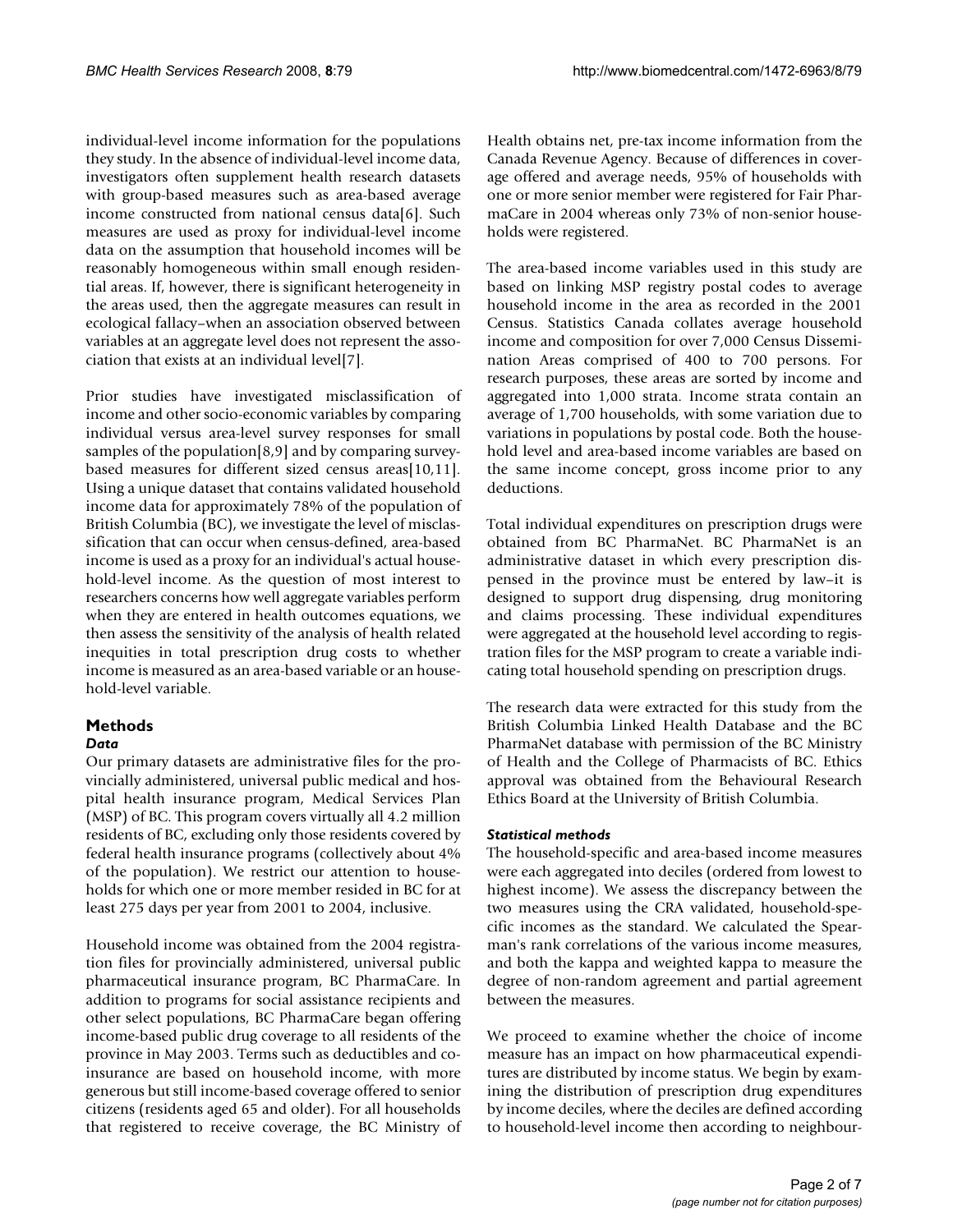hood level income. As measurement error is accommodated more easily in regression analysis than in descriptive analysis, we also include a series of dummy variables for both versions of the income variable in an OLS regression in order to determine whether both areabased income and household income generate meaningfully different results when applied in a research context. We perform regressions of income on total drug expenditures with and without covariates controlling for the presence of one or more seniors in the household as well as household size. Through the comparison of coefficients between household-level income variables and area-level income variables, one can reach some conclusions about the appropriateness of substituting an area-based measure for a missing household-level variable in a regression equation. By including regressions with and without covariates, we can determine whether multivariate models influence the discrepancy between area-based and household-level variables.

# **Results**

A total of 1.74 million households were registered for MSP and had valid postal codes for linkage with areabased income strata. This cohort accounts for 95% of the total population in the province. Of these households, 1.36 million were registered for the Fair PharmaCare program. Cross-tabulations of the household-level and areabased income measures are shown in Table 1, where NR indicates the percentage of households in each area-based decile who were not registered for the Fair PharmaCare program at the time of data collection. This table confirms that rates of participation with the income-based program are lower in higher income neighbourhoods. This concentration of low incomes for the household-level income variable is because the registration for income-based drug coverage involves a degree of self-selection bias. To adjust for this, our tables below present a "best case" scenario wherein all non-registered households are assigned a hypothetical household-level income variable that is identical to their area-level income.

Table 2 shows the level of discrepancy between the household-level and area-based income measures. The areabased measures classify 15.6% of senior households and 14.9% of non-senior households as being within the same income-decile as is determined by tax-reported household income. Approximately a third of non-senior households and two fifths of senior households are classified by areabased measures to be within one decile of the classification based on household-level incomes. In the "best-case" scenario, just over half of non-seniors and approximately 43% of seniors are within one decile of their householdlevel income.

Statistical evidence of the disagreement between income measures can be found in Table 3. The Spearman's correlations between the actual household-level income and area-based measures are always less than 0.40, suggesting little agreement. The kappa coefficient of non-random, complete agreement never exceeds 0.31 indicating very little complete agreement between area-based and actual household-level deciles even under the assumption of perfect correlation between area-based and householdlevel measures for all non-registrants. Again, when examining the weighted kappa coefficients, incorporating partial agreement, we see that they never exceed 0.5, even in the best-case scenario.

To examine whether these discrepancies result in any meaningful differences in an applied research context, we start by examining the distribution of total prescription drug expenditures by income deciles stratified by senior and non-senior households, first using household-level CRA validated income and then using aggregate neighbourhood level income (Table 4). Table 4 indicates that total prescription drug expenditures appear more equally

|  |  | Table 1: Entire BC population, 2003. Agreement between household-level validated income deciles and area-based income deciles |  |  |
|--|--|-------------------------------------------------------------------------------------------------------------------------------|--|--|
|--|--|-------------------------------------------------------------------------------------------------------------------------------|--|--|

| Household-level validated income decile |    |      |              |       |      |     |     |     |     |      |      |      |       |
|-----------------------------------------|----|------|--------------|-------|------|-----|-----|-----|-----|------|------|------|-------|
|                                         |    |      | $\mathbf{2}$ | 3     | 4    | 5   | 6   |     | 8   | 9    | 10   | NR.  | total |
| Area-based income decile                |    | 20.1 | 13.0         | 13. I | 10.8 | 7.7 | 5.7 | 5.0 | 3.6 | 2.6  | 1.7  | 16.6 | 100   |
|                                         | 2  | 10.8 | 10.5         | 10.7  | 10.4 | 9.4 | 8.2 | 7.6 | 5.9 | 4.6  | 2.7  | 19.2 | 100   |
|                                         | 3  | 9.1  | 9.2          | 9.7   | 9.7  | 9.5 | 8.7 | 8.1 | 6.8 | 5.7  | 3.5  | 20.0 | 100   |
|                                         | 4  | 7.8  | 8.2          | 8.9   | 9.2  | 9.2 | 8.8 | 8.5 | 7.7 | 6.7  | 4.3  | 20.8 | 100   |
|                                         | 5  | 6.8  | 7.6          | 7.7   | 8.3  | 8.6 | 8.7 | 8.6 | 8.5 | 7.8  | 5.4  | 22.1 | 100   |
|                                         | 6  | 5.7  | 7.0          | 7.1   | 7.5  | 8.2 | 8.6 | 8.7 | 8.8 | 8.9  | 6.8  | 22.8 | 100   |
|                                         | 7  | 4.9  | 6.5          | 6.3   | 6.8  | 7.7 | 8.4 | 8.7 | 9.3 | 9.7  | 8.6  | 23.2 | 100   |
|                                         | 8  | 4.7  | 6.0          | 5.6   | 6.0  | 6.8 | 7.9 | 8.5 | 9.6 | 10.8 | 11.0 | 23.2 | 100   |
|                                         | 9  | 4.0  | 5.4          | 5.0   | 5.2  | 6.0 | 7.4 | 8.1 | 9.6 | 11.1 | 14.I | 24.1 | 100   |
|                                         | 10 | 4.2  | 4.8          | 4.2   | 4.2  | 4.9 | 5.9 | 6.5 | 8.3 | 10.2 | 20.1 | 26.6 | 100   |

Note: NR indicates individuals who were not registered for Fair PharmaCare at the time of data collection.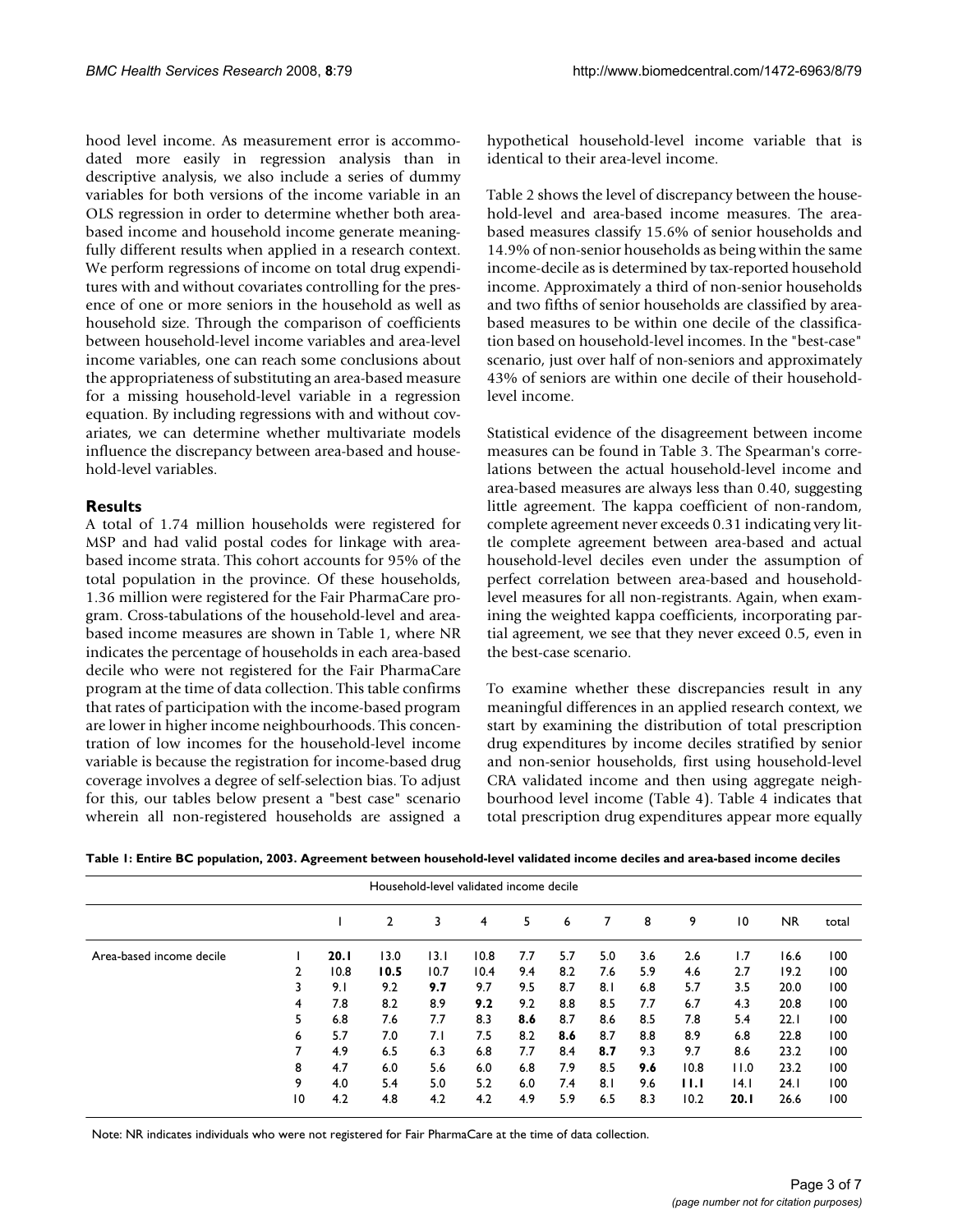| Area-based Measure            | Group          | None | One  | Two  | Three | Four | Five | Six | Seven | Eight           | Nine |
|-------------------------------|----------------|------|------|------|-------|------|------|-----|-------|-----------------|------|
| Actual household-level income | All            | 14.9 | 22.5 | 18.5 | 14.5  | 10.8 | 7.7  | 5.3 | 3.3   | 1.8             | 0.7  |
|                               | Non-seniors    | 14.9 | 21.8 | 18.2 | 14.7  | 11.2 | 7.9  | 5.4 | 3.4   | 1.8             | 0.7  |
|                               | <b>Seniors</b> | 15.6 | 23.9 | 19.I | 14.4  | 10.4 | 7.2  | 4.7 | 2.7   | $\mathsf{I}$ .4 | 0.6  |
| Best-case scenario            | All            | 33.4 | 18.3 | 14.4 | 11.4  | 8.3  | 5.4  | 4.1 | 2.6   | $\mathsf{I}$ .4 | 0.7  |
|                               | Non-seniors    | 37.8 | 16.0 | 13.3 | 10.7  | 8.2  | 5.8  | 3.9 | 2.5   | 1.3             | 0.5  |
|                               | <b>Seniors</b> | 20.2 | 22.7 | 18.0 | 13.6  | 9.8  | 6.8  | 4.4 | 2.6   | 1.3             | 0.6  |

**Table 2: Percentage of discrepancy by decile between area-based and household-level income measures**

Note: In Best-case scenario, non-registered households are assigned a hypothetical household-level income decile that is identical to their areabased measure.

distributed when we rank households by neighbourhood income than by household-level income, suggesting that neighbourhood level income masks variation in the underlying household-level income variable.

In Table 5 we estimate the effect of household income on total prescription drug expenditures by using both household-level income and neighbourhood level income in separate regressions. The dummy variable for the highest income decile was not included in the regression; thus, the coefficients can be interpreted as the difference in total prescription drug costs between each income decile and the highest income decile. The regression results also reflect the pattern noted in Table 4. While the signs never differ, the household-level variables pick up a substantially larger coefficient than the corresponding neighbourhood-level variable. This again suggests that the neighbourhood-level variables are smoothing the distribution of total prescription drug expenditures across income deciles. While the coefficients on income deciles differ substantially between the two models, it is interesting to note that the coefficients on presence of seniors and household size do not. Both coefficients are in the same direction and are of the same magnitude indicating that the difference in income variable does not have a large effect on other coefficients in the model. The model based on household-level income also reports a higher adjusted

R[2] statistic than that using the area-based measure, indicating that the goodness of fit is higher in the regression using household-level variables. We also find that the inclusion of covariates in the model does not attenuate the bias between the variables substantially (Table 5).

# **Discussion**

We found a sufficient level of discrepancy between the area-based and household-level income measures. Using validated household income as the standard, area-based measures misclassified the income decile for eighty-five percent or more of the households in the data. We also found that these discrepancies did affect the size of coefficients in regression analyses, suggesting that very different conclusions can be reached regarding the 'same' issue depending on which income variable we use. Thus, these results indicate that, at least in some contexts, the choice of neighbourhood versus household income can drive conclusions in an important way. Our results are consistent with a large amount of work indicating substantial discrepancy between area-based and household SES measures[2,6,8,10].

There are also a couple of important caveats. The first is that our study did not examine the inclusion of income as simply one of several control variables, but rather only looked at the difference between household-level and

| Table 3: Spearman's correlation, Kappa and weighted Kappa coefficients for the association between the area-based income measures |  |
|-----------------------------------------------------------------------------------------------------------------------------------|--|
| and the household income measure                                                                                                  |  |

| Area-based measure                             | Group          | $r_{\rm s}$ | Kappa | Weighted Kappa |
|------------------------------------------------|----------------|-------------|-------|----------------|
| Actual household-level income                  | All            | 0.322       | 0.055 | 0.322          |
|                                                | Non-seniors    | 0.316       | 0.054 | 0.315          |
|                                                | <b>Seniors</b> | 0.382       | 0.060 | 0.382          |
| Best-case Scenario (including non-registrants) | All            | 0.469       | 0.260 | 0.469          |
|                                                | Non-seniors    | 0.497       | 0.309 | 0.496          |
|                                                | <b>Seniors</b> | 0.420       | 0.113 | 0.420          |

Note:  $r =$  Spearman's correlation coefficient.

In Best-Case Scenario, non-registered households are assigned a hypothetical household-level income decile that is identical to their area-based measure.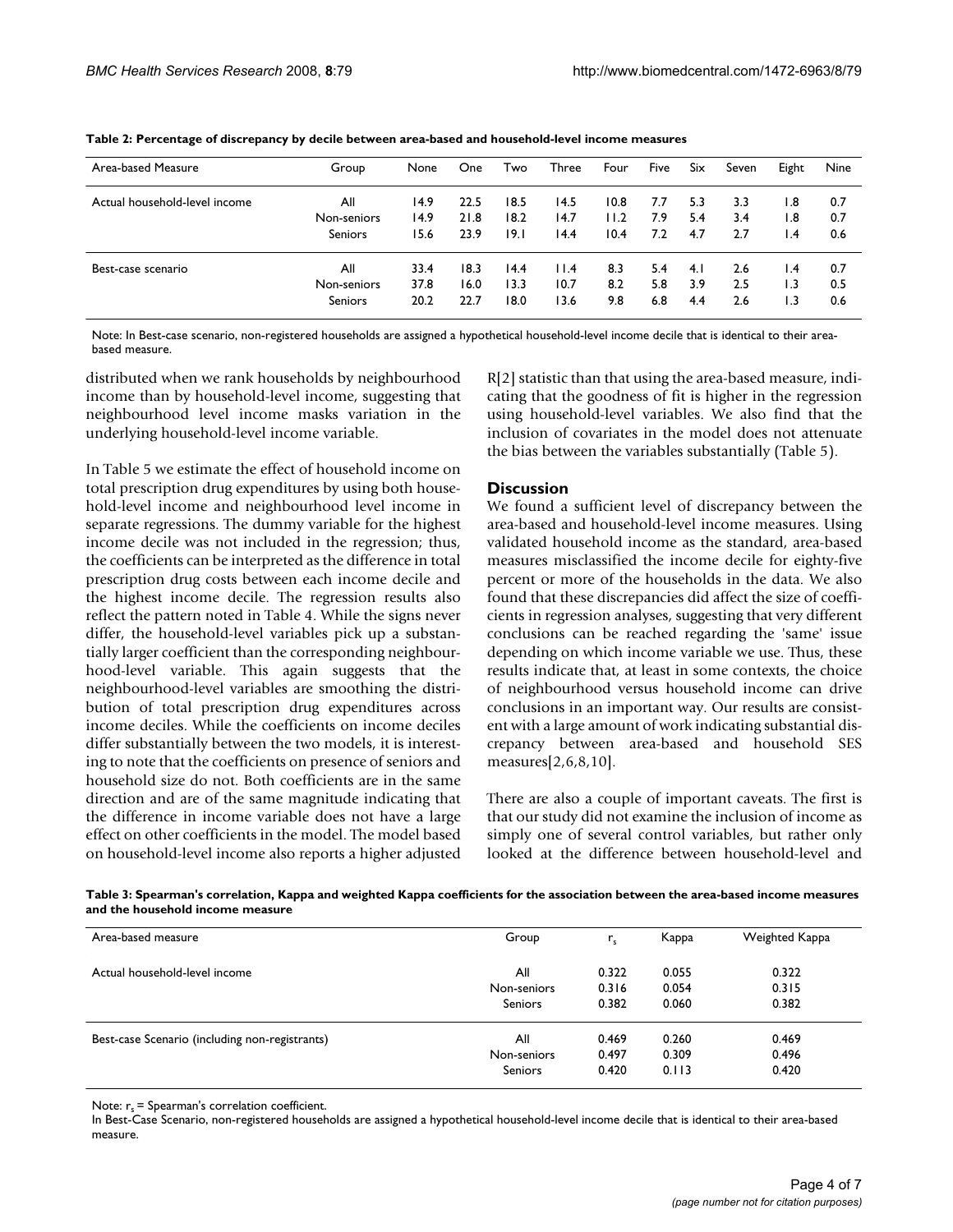|                           | Entire BC population                     |                                |                          | Non-senior population          | Senior population        |                                |  |
|---------------------------|------------------------------------------|--------------------------------|--------------------------|--------------------------------|--------------------------|--------------------------------|--|
|                           | Mean total drug<br>costs                 | Percent of total<br>drug costs | Mean total drug<br>costs | Percent of total<br>drug costs | Mean total drug<br>costs | Percent of total<br>drug costs |  |
|                           | Deciles measured by CRA validated income |                                |                          |                                |                          |                                |  |
| $1($900-3,750)$           | 743.27                                   | 10.39                          | 826.46                   | 15.24                          | 894.61                   | 6.99                           |  |
| 2 (\$3750-12,000)         | 615.16                                   | 8.60                           | 456.26                   | 8.41                           | 942.67                   | 7.37                           |  |
| $3($12,000-$<br>16,000    | 605.19                                   | 8.46                           | 332.54                   | 6.13                           | 1059.92                  | 8.28                           |  |
| $4$ (\$16,000-<br>20,000) | 681.31                                   | 9.53                           | 334.55                   | 6.17                           | 1178.95                  | 9.21                           |  |
| $5($20,000-$<br>29,375)   | 534.48                                   | 7.47                           | 358.74                   | 6.61                           | 1280.50                  | 10.01                          |  |
| $6($29,375-$<br>39,584)   | 653.91                                   | 9.14                           | 411.01                   | 7.58                           | 1352.22                  | 10.57                          |  |
| 7 (\$29,584-<br>51,250)   | 705.15                                   | 9.86                           | 503.90                   | 9.29                           | 1420.86                  | 11.IT                          |  |
| $8($ \$51,250-<br>67,917) | 821.07                                   | II.48                          | 654.20                   | 12.06                          | 1499.01                  | 11.72                          |  |
| $9($ \$67,917-<br>91,667) | 881.27                                   | 12.32                          | 741.34                   | 13.67                          | 1565.45                  | 12.24                          |  |
| 10 (\$91,667-<br>475,000) | 912.01                                   | 12.75                          | 804.41                   | 14.83                          | 1599.72                  | 12.50                          |  |
|                           |                                          | 100                            |                          | 100                            |                          | 100                            |  |
|                           | Deciles measured by neighbourhood income |                                |                          |                                |                          |                                |  |
| $($ \$4,200-20,100)       | 726.63                                   | 10.16                          | 615.32                   | 11.35                          | 1109.80                  | 8.67                           |  |
| $2($20,100-$<br>23,800)   | 653.33                                   | 9.13                           | 499.71                   | 9.21                           | 1189.72                  | 9.30                           |  |
| $3($23,800-$<br>26,500)   | 697.09                                   | 9.75                           | 511.38                   | 9.43                           | 1245.68                  | 9.74                           |  |
| 4 (\$26,500-29,00)        | 700.24                                   | 9.79                           | 510.90                   | 9.42                           | 1273.95                  | 9.96                           |  |
| $5($ \$29,00-31,300)      | 707.28                                   | 9.89                           | 523.97                   | 9.66                           | 1271.18                  | 9.94                           |  |
| 6 \$31,300-33,900)        | 711.68                                   | 9.95                           | 531.67                   | 9.80                           | 1309.01                  | 10.23                          |  |
| 7 (\$33,900-<br>36,900)   | 720.97                                   | 10.08                          | 540.98                   | 9.97                           | 1323.70                  | 10.35                          |  |
| 8 (\$36,900-<br>41,300)   | 722.07                                   | 10.09                          | 545.90                   | 10.07                          | 1343.11                  | 10.50                          |  |
| $9($ \$41,300-<br>48,900) | 728.69                                   | 10.19                          | 554.05                   | 10.22                          | 1349.44                  | 10.55                          |  |
| 10 (\$48,900-<br>310,900) | 784.83                                   | 10.97                          | 589.86                   | 10.87                          | 1378.30                  | 10.77                          |  |
|                           |                                          | 100                            |                          | 100                            |                          | 100                            |  |

#### **Table 4: Total drug costs by income decile**

Note: All numbers are based on the best-case scenario in which all non-registered households are assigned a hypothetical individual-level income decile that is identical to their area-based measure.

area-level income when applied as the primary variable of interest. Thus, results cannot be extended to the use of income as a control in much larger regression equations. Second, these results are not meant to suggest that the use of neighbourhood income is inferior in all contexts. An author particularly concerned with measuring permanent income free of yearly fluctuations may find that neighbourhood income provides a better measure. When measuring access to health care, it might also be true that lowincome families living in high-income neighbourhoods have better access to care than other similar low-income families simply because of where they live. Thus, an argument could be made for including both measures in this type of work.

While the level of agreement between area-based and household-level SES measures has frequently been studied, our work adds to the knowledge base for several reasons. It encompasses a larger number of Canadians, a sample of 78% of all households in British Columbia, of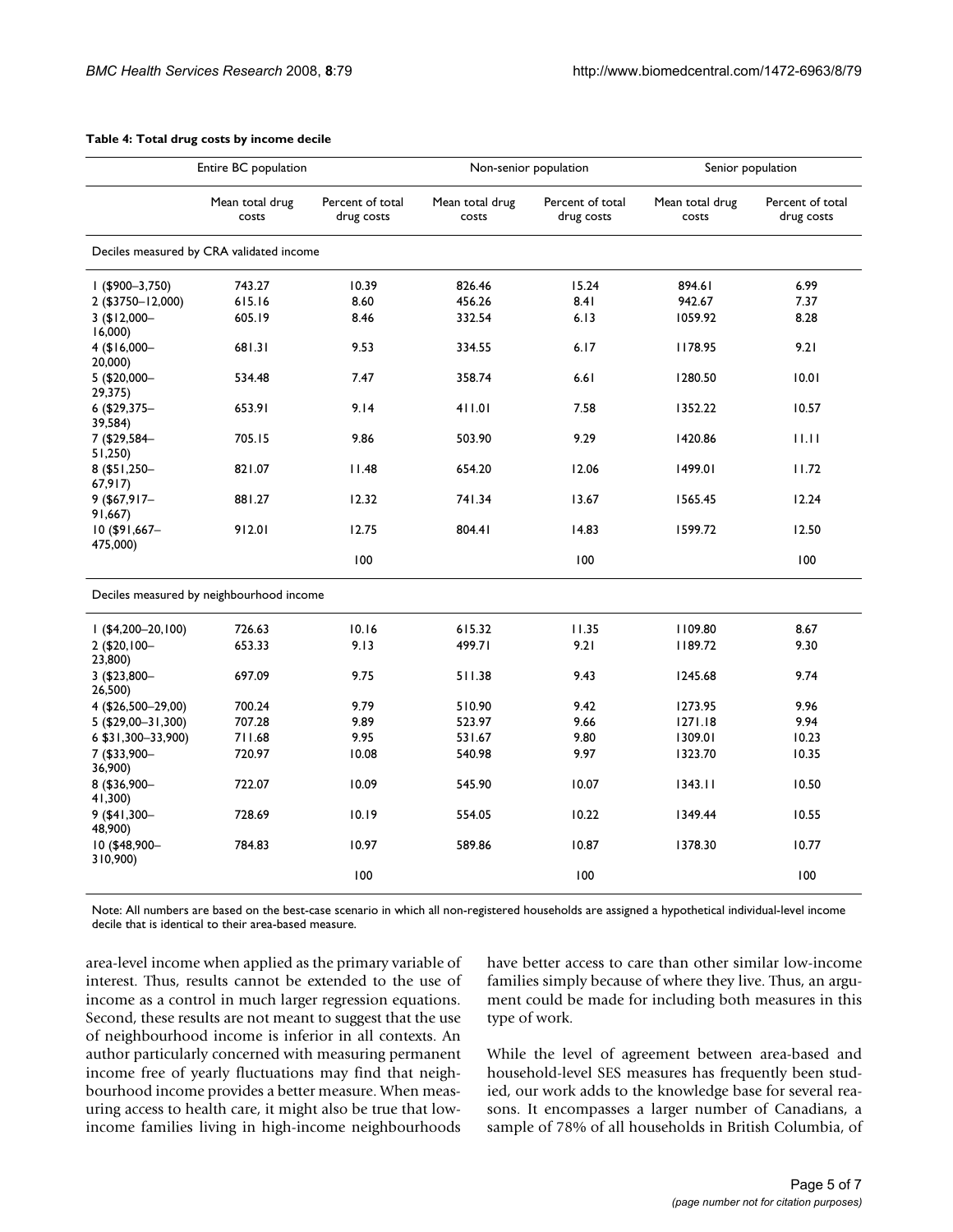|                         |                      | Explanatory Variables Household income Neighborhood Income | Household income (without<br>covariates) | Neighborhood Income (without<br>covariates) |
|-------------------------|----------------------|------------------------------------------------------------|------------------------------------------|---------------------------------------------|
| Income decile I         | $-169.00(-30.27)$    | -59.162 (-10.57)                                           | $-68.22$ ( $-9.87$ )                     | $-14.57(-2.65)$                             |
| Income decile 2         | $-297.08(-53.20)$    | $-128.26(-22.92)$                                          | $-405.50(-58.67)$                        | $-96.59(-17.61)$                            |
| Income decile 3         | $-305.05(-54.63)$    | -91.67 (-16.38)                                            | $-289.43(-41.87)$                        | $-80.34(-14.65)$                            |
| Income decile 4         | $-232.39(-41.62)$    | $-85.20$ ( $-15.22$ )                                      | $-179.73$ ( $-26.00$ )                   | $-72.91(-13.29)$                            |
| Income decile 5         | $-378.51$ $(-67.78)$ | $-77.08$ $(-13.77)$                                        | $-41.74(-6.04)$                          | $-67.03$ ( $-12.22$ )                       |
| Income decile 6         | $-257.56(-46.13)$    | $-74.33(-13.28)$                                           | $-40.48$ ( $-5.85$ )                     | -54.49 (-9.94)                              |
| Income decile 7         | $-207.80(-37.21)$    | $-64.83$ $(-11.58)$                                        | $-34.68$ $(-5.02)$                       | $-44.99(-8.21)$                             |
| Income decile 8         | $-89.99(-16.12)$     | $-62.60(-11.18)$                                           | $-53.00(7.67)$                           | $-39.09(-7.13)$                             |
| Income decile 9         | -32.60 (-5.84)       | $-57.38(-10.25)$                                           | $-14.63(-2.12)$                          | $-34.05(-6.21)$                             |
| Presence of seniors     | 787.81 (250.77)      | 790.37 (267.87)                                            | Not included                             | Not included                                |
| Household size          | 105.43 (89.26)       | 104.65 (92.14)                                             | Not included                             | Not included                                |
| Adjusted R <sup>2</sup> | 0.101                | 0.06                                                       | 0.01                                     | 0.01                                        |

**Table 5: Results for the regression of dummy variables indicating income decile against total drug costs**

Note: T statistics are in parentheses. All coefficients are significant at 95% confidence interval.

which 95% of all senior households are analyzed. Also, while other studies have tended to compare area-based measures to household-level survey data[6,8,9] or have compared two or more different sized area-based measures[10,11] we have used highly reliable household-level income data validated with the Canada Revenue Agency. Therefore, we have been able to avoid all self-reporting bias, we have a great deal of confidence in our householdlevel income variable, and we have been able to analyze almost an entire population of a Canadian province.

## **Conclusion**

While many authors have argued that household-level income should be used whenever possible, census-based aggregate measures will continue to be necessary for health research until household-level data become more readily available. Two suggestions can be made based on these research results. The first is that researchers should be cautious when interpreting the results of studies using aggregate measures as proxies for individual and household income. Area-based measures are approximations that are best suited to investigating major differences in incomes (e.g., differences of two or more quintiles) or to studying context in which someone lives rather than their specific income. The second suggestion is perhaps obvious to researchers but important for governments and statistical agencies to fully understand: access to reliable individual-level income/socio-economic data, as well as the neighbourhood level income data that is currently available, would unambiguously improve health research and therefore the evidence on which health and social policy would ideally rest.

# **Competing interests**

The author(s) declare that they have no competing interests.

## **Authors' contributions**

GH participated in conception of the study and study design, performed the statistical analysis and drafted the manuscript. SM participated in conception of the study and study design and participated in drafting the manuscript. Both authors read and approved the final manuscript.

## **Acknowledgements**

This research was supported by a CIHR operating grant. Steve Morgan is supported by a New Investigator award from the Canadian Institutes of Health Research (CIHR) and Scholar Award from the MSFHR.

## **References**

- 1. Adler NE, Boyce WT, Chesney MA, Folkman S, Syme SL: **[Socioeco](http://www.ncbi.nlm.nih.gov/entrez/query.fcgi?cmd=Retrieve&db=PubMed&dopt=Abstract&list_uids=8505817)[nomic inequalities in health. No easy solution.](http://www.ncbi.nlm.nih.gov/entrez/query.fcgi?cmd=Retrieve&db=PubMed&dopt=Abstract&list_uids=8505817)** *JAMA* 1993, **269:**3140-3145.
- 2. Braveman PA, Cubbin C, Egerter S, Chideya S, Marchi KS, Metzler M, Posner S: **[Socioeconomic Status in Health Research One Size](http://www.ncbi.nlm.nih.gov/entrez/query.fcgi?cmd=Retrieve&db=PubMed&dopt=Abstract&list_uids=16352796) [Does Not Fit All.](http://www.ncbi.nlm.nih.gov/entrez/query.fcgi?cmd=Retrieve&db=PubMed&dopt=Abstract&list_uids=16352796)** *JAMA* 2005, **294:**2879-2888.
- 3. Marmot MG, Rose G, Shipley M, Hamilton PJ: **[Employment grade](http://www.ncbi.nlm.nih.gov/entrez/query.fcgi?cmd=Retrieve&db=PubMed&dopt=Abstract&list_uids=744814) [and coronary heart disease in British civil servants.](http://www.ncbi.nlm.nih.gov/entrez/query.fcgi?cmd=Retrieve&db=PubMed&dopt=Abstract&list_uids=744814)** *Br Med J* 1978, **32(4):**244-9.
- 4. van Doorslaer E, Masseria C, Koolman X: **Inequalities in access to medical care by income in developed countries.** *Can Med Assoc J* 2006, **174:**177-183.
- 5. Culyer AJ: **[Health, Health Expenditures and Equity.](http://www.ncbi.nlm.nih.gov/entrez/query.fcgi?cmd=Retrieve&db=PubMed&dopt=Abstract&list_uids=2043852)** University of York, Centre for Health Economics; 1991.
- 6. Geronimus AT, Bound J, Neidert LJ: **On the Validity of Using Census Geocode Characteristics to Proxy Individual Socioeconomic Characteristics.** *J Am Stat Assoc* 1996, **91:**529-537.
- 7. Last JM: **A Dictionary of Epidemiology.** Oxford: Oxford University Press; 1995.
- 8. Demissie K, Hanley JA, Menzies D, Joseph L, Ernst P: **[Agreement in](http://www.ncbi.nlm.nih.gov/entrez/query.fcgi?cmd=Retrieve&db=PubMed&dopt=Abstract&list_uids=10813687) [measuring socio-economic status: area-based versus individ](http://www.ncbi.nlm.nih.gov/entrez/query.fcgi?cmd=Retrieve&db=PubMed&dopt=Abstract&list_uids=10813687)[ual measures.](http://www.ncbi.nlm.nih.gov/entrez/query.fcgi?cmd=Retrieve&db=PubMed&dopt=Abstract&list_uids=10813687)** *Chronic Dis Can* 2000, **21(1):**1-7.
- 9. Diez-Roux AV, Kiefe CI, Jacobs DR Jr, Haan M, Jackson SA, Nieto FJ, Paton CC, Schulz R: **[Area characteristics and individual-level](http://www.ncbi.nlm.nih.gov/entrez/query.fcgi?cmd=Retrieve&db=PubMed&dopt=Abstract&list_uids=11454499) [socioeconomic position indicators in three population-based](http://www.ncbi.nlm.nih.gov/entrez/query.fcgi?cmd=Retrieve&db=PubMed&dopt=Abstract&list_uids=11454499) [epidemiologic studies.](http://www.ncbi.nlm.nih.gov/entrez/query.fcgi?cmd=Retrieve&db=PubMed&dopt=Abstract&list_uids=11454499)** *Ann Epidemiol* 2001, **11:**395-405.
- 10. Geronimus AT, Bound J: **[Use of census-based aggregate varia](http://www.ncbi.nlm.nih.gov/entrez/query.fcgi?cmd=Retrieve&db=PubMed&dopt=Abstract&list_uids=9737560)[bles to proxy for socioeconomic group: evidence from](http://www.ncbi.nlm.nih.gov/entrez/query.fcgi?cmd=Retrieve&db=PubMed&dopt=Abstract&list_uids=9737560) [national samples.](http://www.ncbi.nlm.nih.gov/entrez/query.fcgi?cmd=Retrieve&db=PubMed&dopt=Abstract&list_uids=9737560)** *Am J Epidemiol* 1998, **148:**475-486.
- 11. Southern DA, Ghali WA, Faris PD, Norris CM, Galbraith PD, Graham MM, Knudtson ML: **[Misclassification of income quintiles](http://www.ncbi.nlm.nih.gov/entrez/query.fcgi?cmd=Retrieve&db=PubMed&dopt=Abstract&list_uids=12448873) [derived from area-based measures: A comparison of enu](http://www.ncbi.nlm.nih.gov/entrez/query.fcgi?cmd=Retrieve&db=PubMed&dopt=Abstract&list_uids=12448873)[meration area and forward sortation area.](http://www.ncbi.nlm.nih.gov/entrez/query.fcgi?cmd=Retrieve&db=PubMed&dopt=Abstract&list_uids=12448873)** *Can J Public Health* 2002, **93:**465-469.